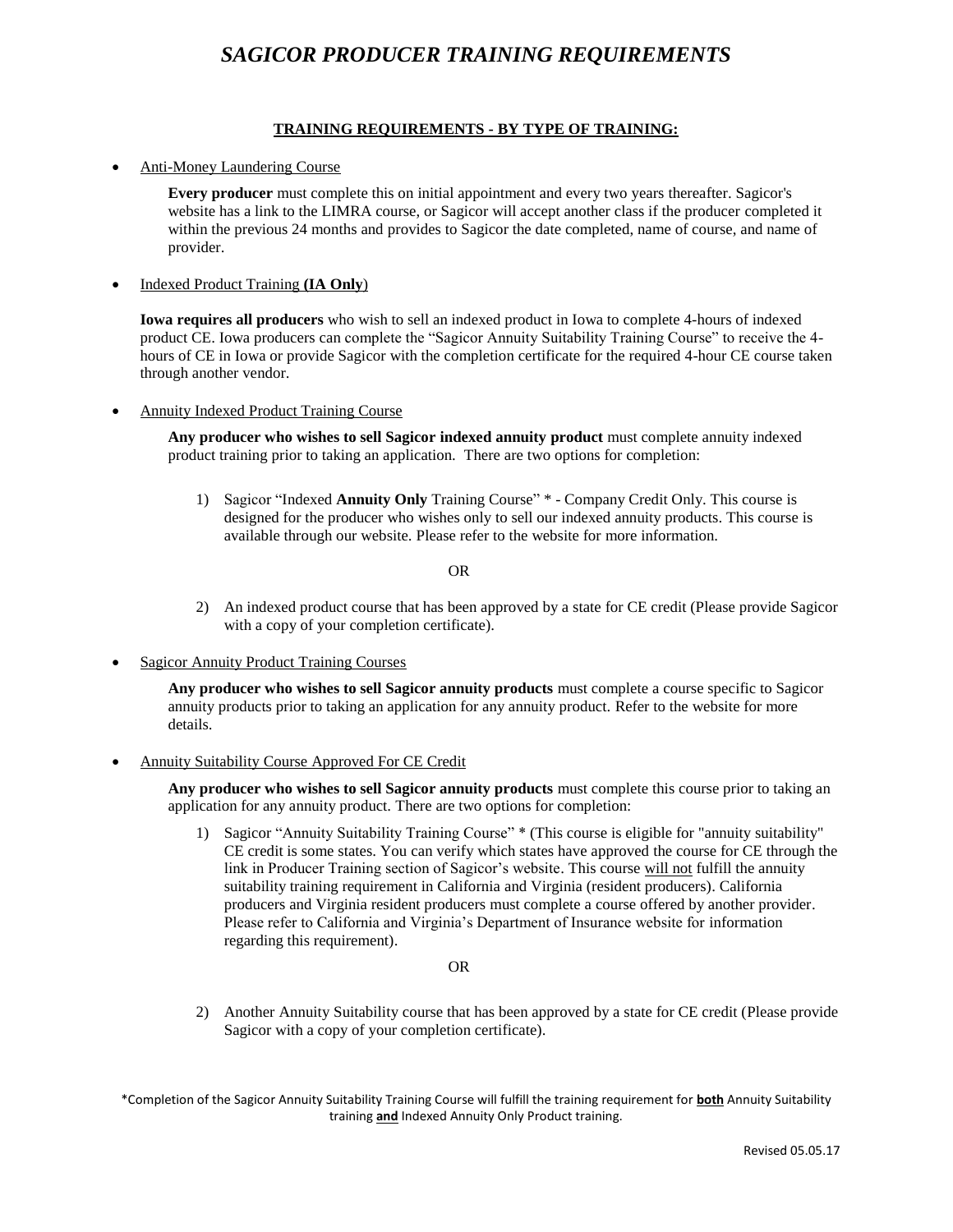## *SAGICOR PRODUCER TRAINING REQUIREMENTS*

## **TRAINING REQUIREMENTS - BY PRODUCT:**

- 1) Term, non-indexed UL and Whole Life
	- $\triangleright$  AML
- 2) Indexed UL and Whole Life
	- $\triangleright$  AML
	- > Indexed Product Training Course
		- Iowa requires all producers who wish to sell an indexed product in Iowa to complete 4 hours of indexed product CE. Iowa producers can complete the "Sagicor Annuity Suitability Training Course" to receive the 4-hours of CE in Iowa or provide Sagicor with the completion certificate for the required 4-hour CE course taken through another vendor.
- 3) Single Premium Immediate Annuity or Single Premium Deferred Annuity
	- $\triangleright$  AML
	- Sagicor Annuity Product Training Courses Refer to the website for more details.
	- $\triangleright$  Annuity Suitability course that is eligible for CE credit. There are two options:
		- a) Sagicor "Annuity Suitability Training Course" \* (This course is eligible for "annuity suitability" CE credit is some states. You can verify which states have approved the course for CE through the link in Producer Training section of Sagicor's website. This course will not fulfill the annuity suitability training requirement in California and Virginia (resident producers). California producers and Virginia resident producers must complete a course offered by another provider. Please refer to California and Virginia's Department of Insurance website for information regarding this requirement).

OR

- b) Another Annuity Suitability course that has been approved by a state for CE credit (Please provide Sagicor with a copy of your completion certificate).
- Indexed Annuity
	- $\triangleright$  AML
	- Sagicor Annuity Product Training Course;
	- Annuity Suitability Training Course; There are two options:
		- a) Sagicor "Annuity Suitability Training Course" \* (This course is eligible for "annuity suitability" CE credit is some states. You can verify which states have approved the course for CE through the link in Producer Training section of Sagicor's website. This course will not fulfill the annuity suitability training requirement in California. California producers must complete a course offered by another provider. Virginia resident producers must complete an annuity suitability course

\*Completion of the Sagicor Annuity Suitability Training Course will fulfill the training requirement for **both** Annuity Suitability training **and** Indexed Annuity Only Product training.